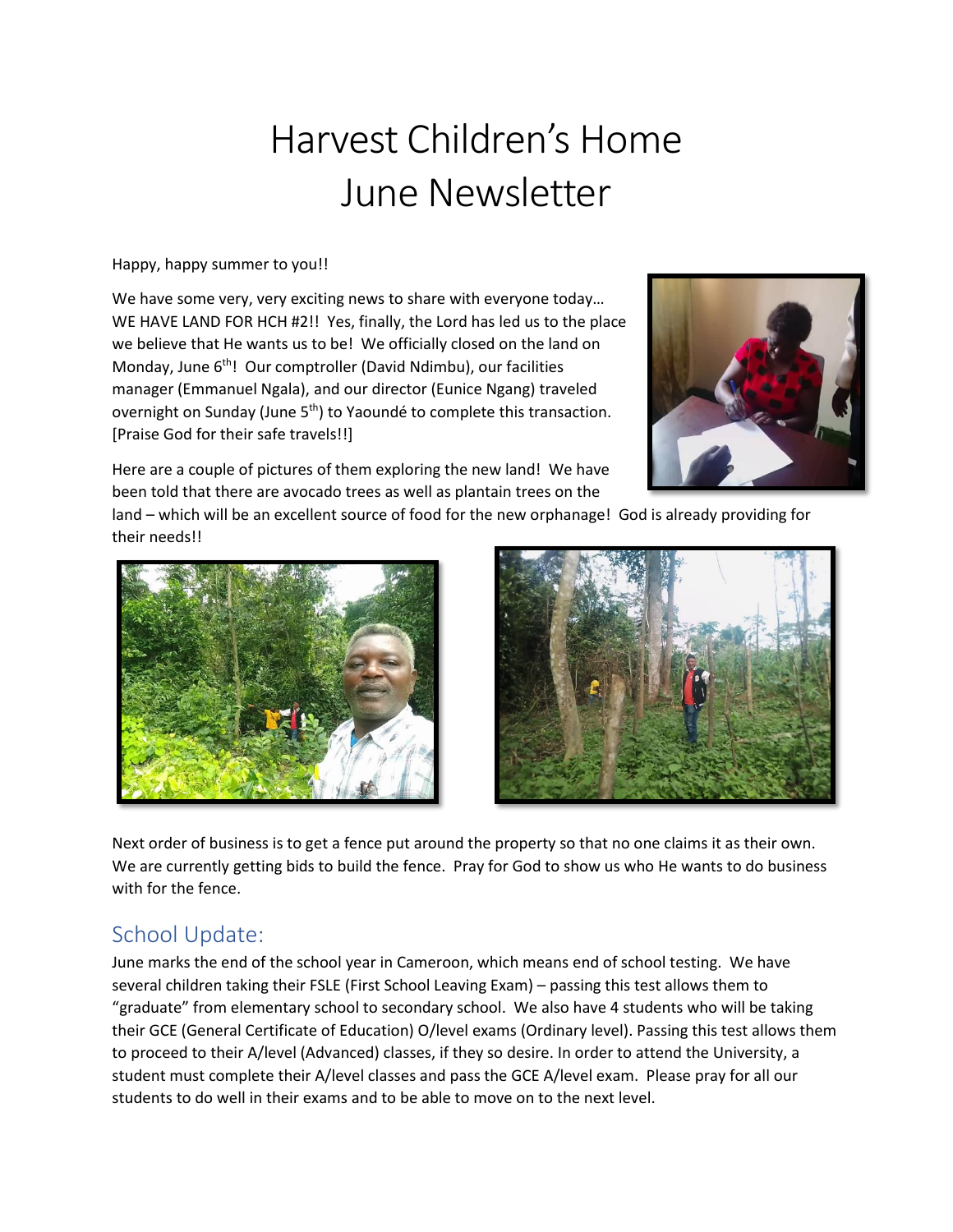And speaking of moving on to the next level, it's quickly moving to that time of the year when our "graduates" (those who have aged out of Harvest Children's Home) will be looking for sponsorship for their next year of studies – trade school or University.

As a quick reminder, Cry Cameroon USA – the 501c3 organization that oversees Harvest Children Home, pays for a student's education through their Advanced level studies. If a student wishes to continue their studies at the University level or wishes to learn a trade, then Cry Cameroon USA will facilitate finding a sponsor for that student so that they may continue their education. Comparatively speaking, sponsorship of a student is very inexpensive compared to US prices for College/University studies. The costs for each student are slightly different as each student is studying something unique but a good general ballpark is approximately \$800 to \$1300 for an entire year! That includes books, room and board, registrations, tests, transportation… everything!

If you are currently sponsoring a student, please pray about continuing to sponsor that student; if you are not currently sponsoring a student, would you pray about sponsoring one of our kids? I know \$800 to \$1300 is a lot of money, but what an investment that would be in the life of one of our orphans!! Sometime in July, we will have more specifics for deadlines and such as well as profiles of each of the students and what they are wanting to study the next academic year. One specific we do know now is that whenever the money is due, we will need all of the money at one time.

Here's a fun picture from the Land/Evangelism conference trip back in March… Mark, the President of Cry Cameroon USA, with a bunch of the graduates!! Several graduates live in the Yaoundé area and quite a few made the trip from other parts of the country to come visit. From left to right… Front row: Derrick, Shina, Clarise (holding her son), Chanceline, Emile Ngong, Jusphine, Donald, Betrand, Clovis, Shaphan, Crispy. Second row: Robert (striped shirt), Levi, Finian, Delan. Third row: Jude and Mark.